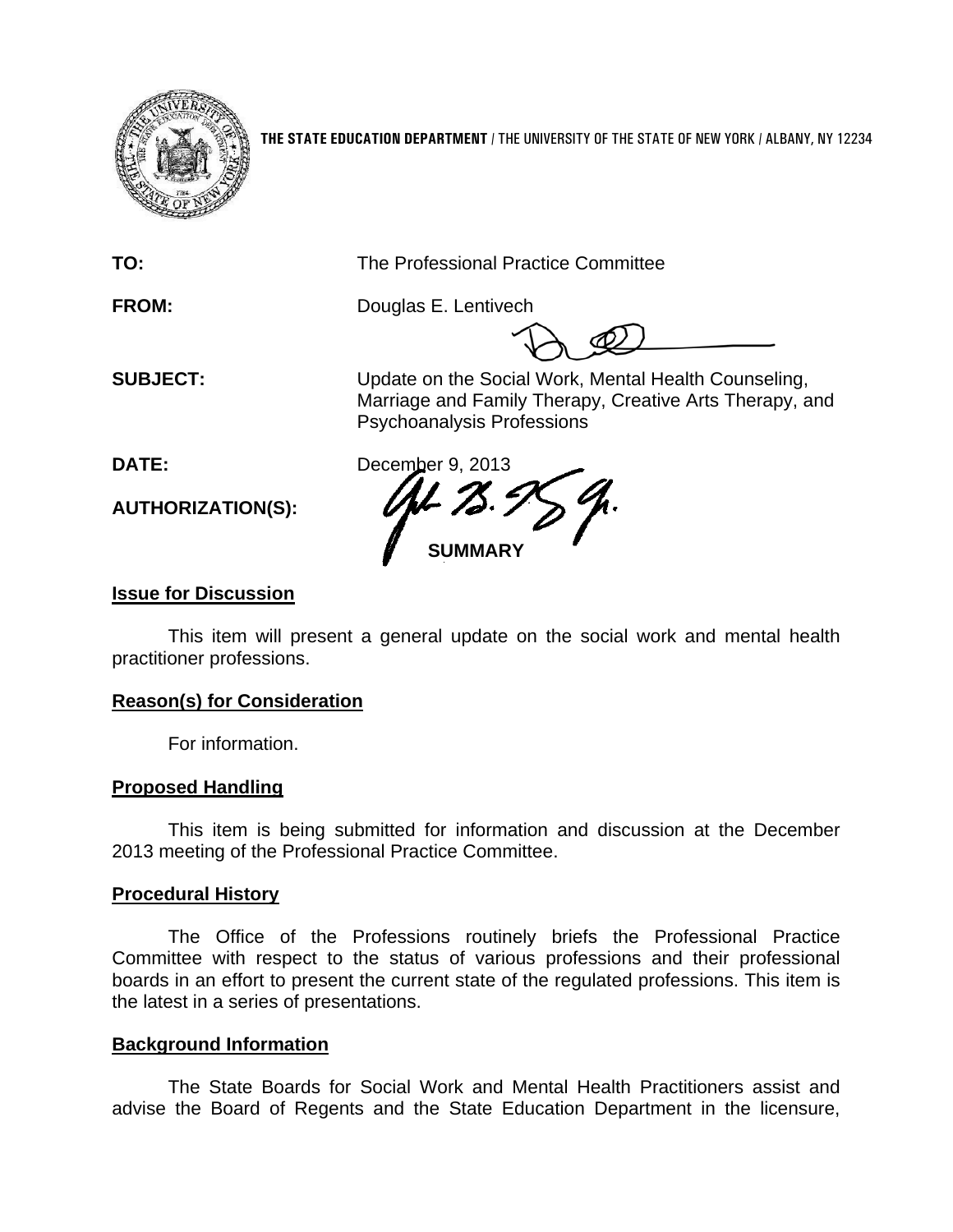discipline, and regulation of licensed master social workers, licensed clinical social workers, mental health counselors, marriage and family therapists, creative arts therapists, and psychoanalysts.

In 2002, New York State enacted laws to restrict the practice of psychotherapy to individuals licensed by the Education Department. Previously, any individual could provide psychotherapy services. In addition to creating a restricted scope of practice for the profession of psychology, the 2002 legislation:

- replaced the single certified social worker license with two new title- and scopeprotected licenses – licensed master social worker and licensed clinical social worker; and
- created four new title- and scope-protected professions licensed creative arts therapist, license marriage and family therapist, licensed mental health counselor, and licensed psychoanalyst.

The statutes provided that, effective September 1, 2004 for social work and January 1, 2006 for the mental health practitioner professions, the practice of the professions is restricted to those licensed, otherwise authorized, or exempt under the law. Exempt individuals include students under supervision, those engaged in certain other licensed professions and occupations, and individuals in certain settings.

 Recently there have been a variety of developments that impact the behavioral health professions. These include:

- A statutory exemption from licensure for individuals employed in programs that are under the authority of certain State and local government agencies was extended from January 1, 2010 to July 1, 2016 and expanded to include additional agencies. As required by statute, the Department is currently surveying the field to collect information about the extent to which restricted tasks are being performed by exempt individuals and to identify existing barriers to licensure. The report that results from the survey will be shared with the affected agencies and other stakeholders for public comment, prior to submission to the Governor and Legislature by January 1, 2015;
- Statutory creation of a process to issue a waiver from "corporate practice" restrictions to allow certain not-for-profit and education corporations to continue offering professional social work and mental health practitioner services;
- Clarifying acceptable supervised experience for licensure and creating a pathway to licensure by endorsement for certain applicants in New York who hold a comparable license in another jurisdiction;
- Interpreting the scope of practice for professions that are engaged in activities that were not previously restricted to licensees;
- Discussing alternative pathways to licensure; and